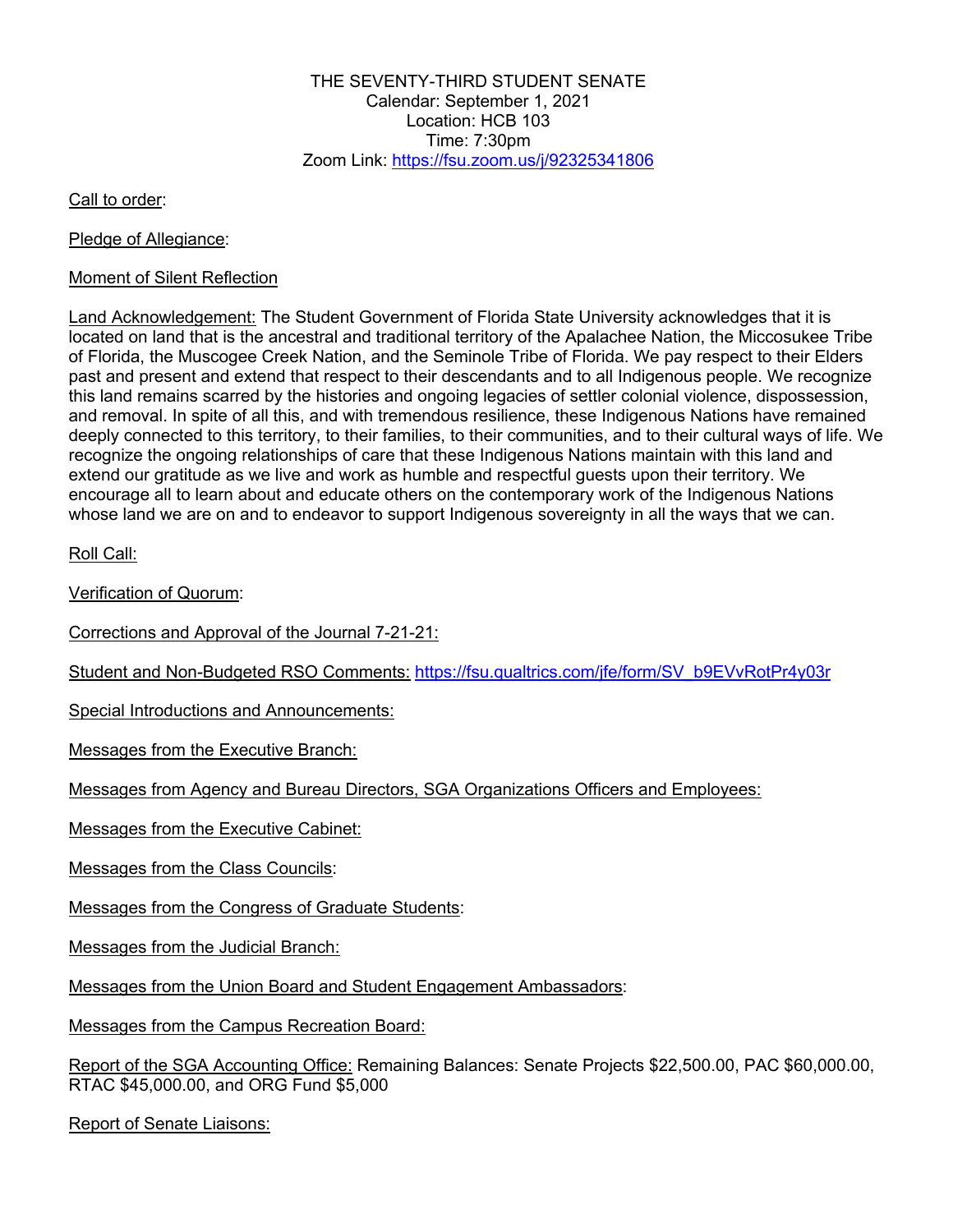# Report of Committees:

### Senate Confirmations:

Caroline Martins for Hispanic/Latinx Student Union Assistant Director, Ireland Hadley for Asian American Student Union Assistant Director, Daymee Sanchez for Hispanic/Latinx Student Union Director, Nicole Alvarado for Hispanic/Latinx Student Union Secretary

## Consent Calendar:

#### Bills First Reading:

| <b>Bill 46</b> | Sponsored by Senator Randall (P), Linsky (Co)<br>Revising the COGS statutes to improve readability, strengthen the relationship<br>between COGS and the Student Senate, and expand the ex-officio voting rights of the<br>COGS Speaker in the Student Senate. |
|----------------|---------------------------------------------------------------------------------------------------------------------------------------------------------------------------------------------------------------------------------------------------------------|
| <b>Bill 48</b> | Sponsored by Senator Randall (P)<br>Revising the funding guidelines related to the definition of clothing items and the<br>amount allocated per clothing item based on size.                                                                                  |

#### Bills Second Reading:

#### Constitutional Amendments:

Amendment 10 Sponsored by Senators Linsky, Randall (P) Correcting registration classifications to be in accordance with current policy, and increasing the allocation of graduate student Activities & Services fees to fifty percent of their annual yield. **REFERRED TO BUDGET THEN JUDICIARY, 07.21.**

## Resolutions:

| <b>Resolution 18</b> | Sponsored by Senator Gonzalez (P)<br>Calling on the FSU Administration and Board of Trustees to review and withdraw<br>investments from corporations deemed unethical by the FSU student community.<br>REFERRED TO SLAA, 02.10. TABLED IN SLAA, 02.16., 02.23., 03.09., 03.16,<br>03.23, 03.30, 04.06, 06.09, 06.21, 06.05, 07.19. |
|----------------------|------------------------------------------------------------------------------------------------------------------------------------------------------------------------------------------------------------------------------------------------------------------------------------------------------------------------------------|
| Resolution 43        | Sponsored by Senator Roy (P), Marcus (Co)<br>Condemning Florida House Bill 233, which bars conversation of critical race theory in<br>Florida's public schools. REFERRED TO SLAA THEN RULES & CALENDAR, 07.07.<br>TABLED IN SLAA, 07.19.                                                                                           |
| Resolution 46        | Sponsored by Senator Puwalski (P), Hautrive, T. Murray (Co)<br>Expressing support for the people of Cuba, and the Cuban community at FSU.<br>REFERRED TO SLAA, 07.21.                                                                                                                                                              |
| Resolution 48        | Sponsored by Senator Bowling (P), Hadley, Puwalski (Co)<br>Pledging support for native and indigenous rights movements.                                                                                                                                                                                                            |
| Resolution 50        | Sponsored by Senators Linsky, Tackett (P), Little, Nemeth, Randall (Co)<br>Amending Rule 1 of Senate Rules of Procedure to clarify the process for runoff<br>elections of Senate President and Pro Tempore.                                                                                                                        |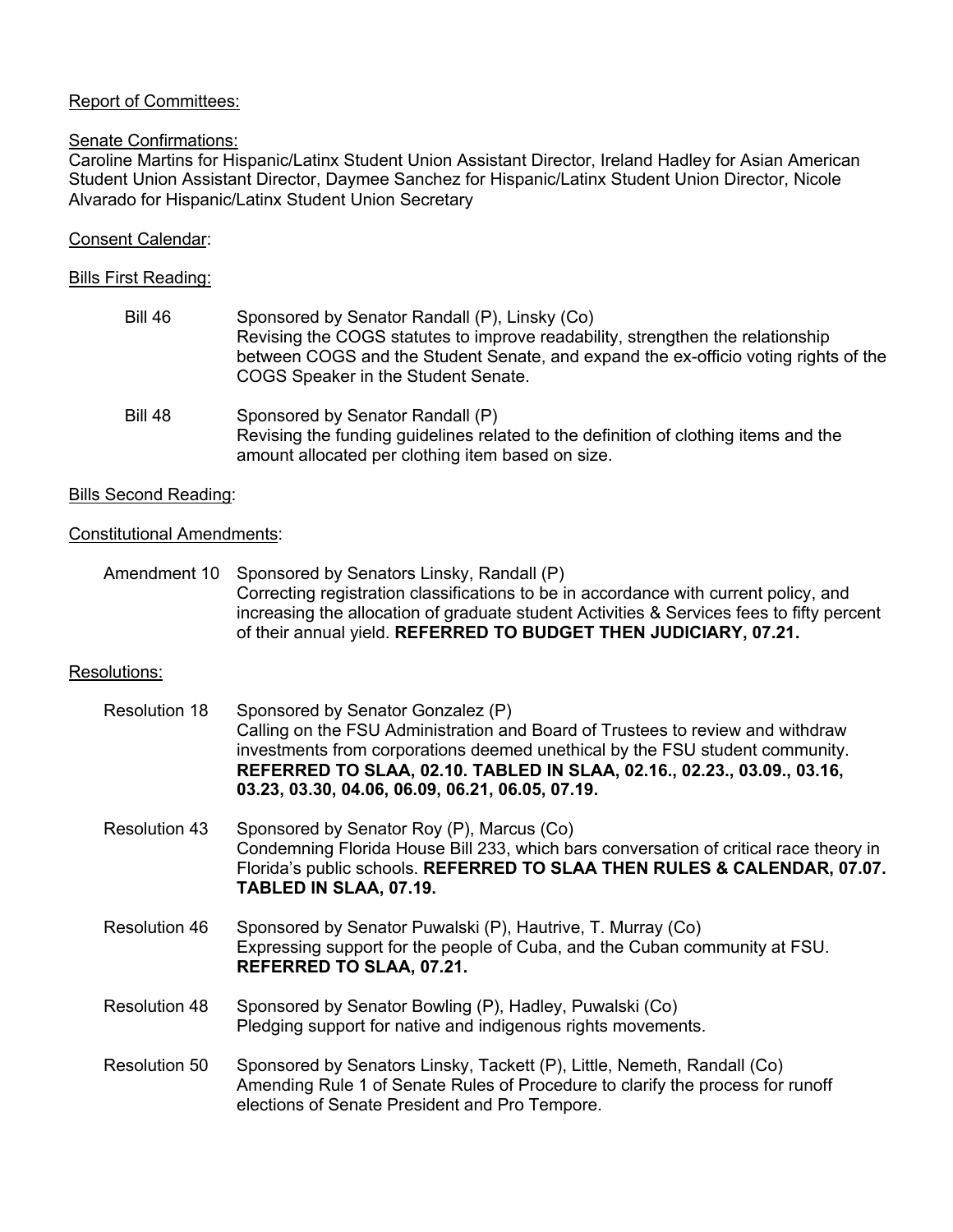- Resolution 51 Sponsored by Senators Linsky, Nemeth (P), Little, Nemeth, Randall (Co) Amending Rule 2 of Senate Rules of Procedure to clarify the duties and responsibilities of the Student Senate President.
- Resolution 52 Sponsored by Senators Linsky, Tackett (P), Little, Nemeth, Randall (Co) Amending Rule 4 of Senate Rules of Procedure to update the position descriptions of the Senate Legislative Officers.
- Resolution 53 Sponsored by Senators Linsky, Nemeth (P), Little, Randall, Tackett (Co) Amending Rule 3 of Senate Rules of Procedure to clarify the duties and responsibilities of the Student Senate Pro Tempore.
- Resolution 54 Sponsored by Senators Linsky, Randall (P), Little, Nemeth, Tackett (Co) Amending Rule 6 of Senate Rules of Procedure to clarify the duties of Senate Committees.
- Resolution 55 Sponsored by Senators Linsky, Randall (P), Little, Nemeth, Tackett (Co) Amending Rule 5 of Senate Rules of Procedure to update the procedures of Senate Committees.
- Resolution 56 Sponsored by Senators Linsky, Tackett (P), Little, Nemeth, Randall (Co) Amending Rule 7 of Senate Rules of Procedure to clarify the responsibilities of the Rules Committee.
- Resolution 57 Sponsored by Senators Linsky, Nemeth (P), Little, Randall, Tackett (Co) Amending Rule 8 of Senate Rules of Procedure to clarify and update the Student Senate's business procedures.
- Resolution 58 Sponsored by Senator Linsky (P), Little, Nemeth, Randall, Tackett (Co) Amending Rule 9 of Senate Rules of Procedure to clarify the Senate's use of Robert's Rules of Order.
- Resolution 59 Sponsored by Senators Linsky, Tackett (P), Little, Nemeth, Randall (Co) Amending Rule 10 of Senate Rules of Procedure to clarify the types of legislation and submissions made by Student Senators.
- Resolution 60 Sponsored by Senators Linsky, Randall (P), Little, Nemeth, Tackett (Co) Amending Rule 11 of Senate Rules of Procedure to clarify the Senate procedures for debate and voting.
- Resolution 61 Sponsored by Senators Linsky, Little (P), Nemeth, Randall, Tackett (Co) Amending Rule 12 of Senate Rules of Procedure to update the guidelines surrounding decorum and conduct within the Senate Chambers.
- Resolution 62 Sponsored by Senators Linsky, Randall (P), Little, Nemeth, Tackett (Co) Amending Rule 13 of Senate Rules of Procedure to clarify the Senate attendance guidelines.
- Resolution 63 Sponsored by Senator Linsky (P), Little, Nemeth, Randall, Tackett (Co) Amending Rule 15 of Senate Rules of Procedure to clarify the procedure for amending Rules of Procedure.
- Resolution 64 Sponsored by Senator Guillamont (P), Puwalski, Keyser, Barrett (Co)